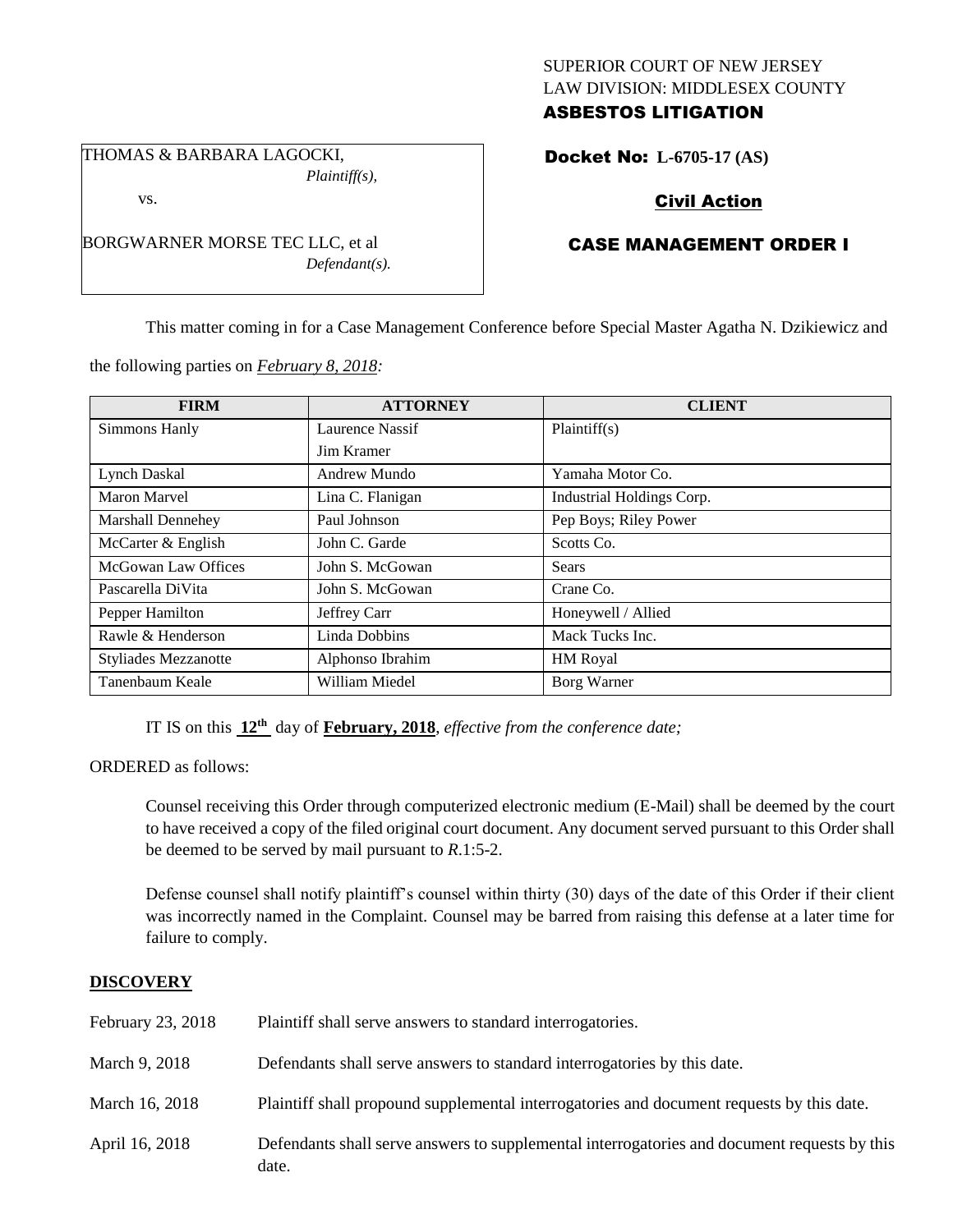| March 16, 2018 | Defendants shall propound supplemental interrogatories and document requests by this date.                                                                                                                  |
|----------------|-------------------------------------------------------------------------------------------------------------------------------------------------------------------------------------------------------------|
| April 16, 2018 | Plaintiff shall serve answers to supplemental interrogatories and document requests by this<br>date.                                                                                                        |
| May 14, 2018   | Fact discovery, including depositions, shall be completed by this date. Plaintiff's counsel shall<br>contact the Special Master within one week of this deadline if all fact discovery is not<br>completed. |
| May 31, 2018   | Depositions of corporate representatives shall be completed by this date.                                                                                                                                   |

# **EARLY SETTLEMENT**

June 22, 2018 Settlement demands shall be served on all counsel and the Special Master by this date.

# **SUMMARY JUDGMENT MOTION PRACTICE**

| June 22, 2018  | Plaintiff's counsel shall advise, in writing, of intent not to oppose motions by this date. |
|----------------|---------------------------------------------------------------------------------------------|
| July 6, 2018   | Summary judgment motions shall be filed no later than this date.                            |
| August 3, 2018 | Last return date for summary judgment motions.                                              |

### **MEDICAL DEFENSE**

- February 23, 2018 Plaintiff shall serve executed medical authorizations (along with answers to interrogatories) by this date.
- February 23, 2018 Plaintiff shall serve a diagnostic medical report and any medical records in plaintiff's possession by this date.
- June 15, 2018 Plaintiff shall serve medical expert reports by this date.
- June 15, 2018 Upon request by defense counsel, plaintiff is to arrange for the transfer of pathology specimens and x-rays, if any, by this date.
- August 31, 2018 Defendants shall identify its medical experts and serve medical reports, if any, by this date. In addition, defendants shall notify plaintiff's counsel (as well as all counsel of record) of a joinder in an expert medical defense by this date.

#### **LIABILITY EXPERT REPORTS**

- June 15, 2018 Plaintiff shall identify its liability experts and serve liability expert reports or a certified expert statement by this date or waive any opportunity to rely on liability expert testimony.
- August 31, 2018 Defendants shall identify its liability experts and serve liability expert reports, if any, by this date or waive any opportunity to rely on liability expert testimony.

#### **ECONOMIST EXPERT REPORTS**

June 15, 2018 Plaintiff shall identify its expert economists and serve expert economist report(s), if any, by this date or waive any opportunity to rely on economic expert testimony.

 $\_$  ,  $\_$  ,  $\_$  ,  $\_$  ,  $\_$  ,  $\_$  ,  $\_$  ,  $\_$  ,  $\_$  ,  $\_$  ,  $\_$  ,  $\_$  ,  $\_$  ,  $\_$  ,  $\_$  ,  $\_$  ,  $\_$  ,  $\_$  ,  $\_$  ,  $\_$  ,  $\_$  ,  $\_$  ,  $\_$  ,  $\_$  ,  $\_$  ,  $\_$  ,  $\_$  ,  $\_$  ,  $\_$  ,  $\_$  ,  $\_$  ,  $\_$  ,  $\_$  ,  $\_$  ,  $\_$  ,  $\_$  ,  $\_$  ,